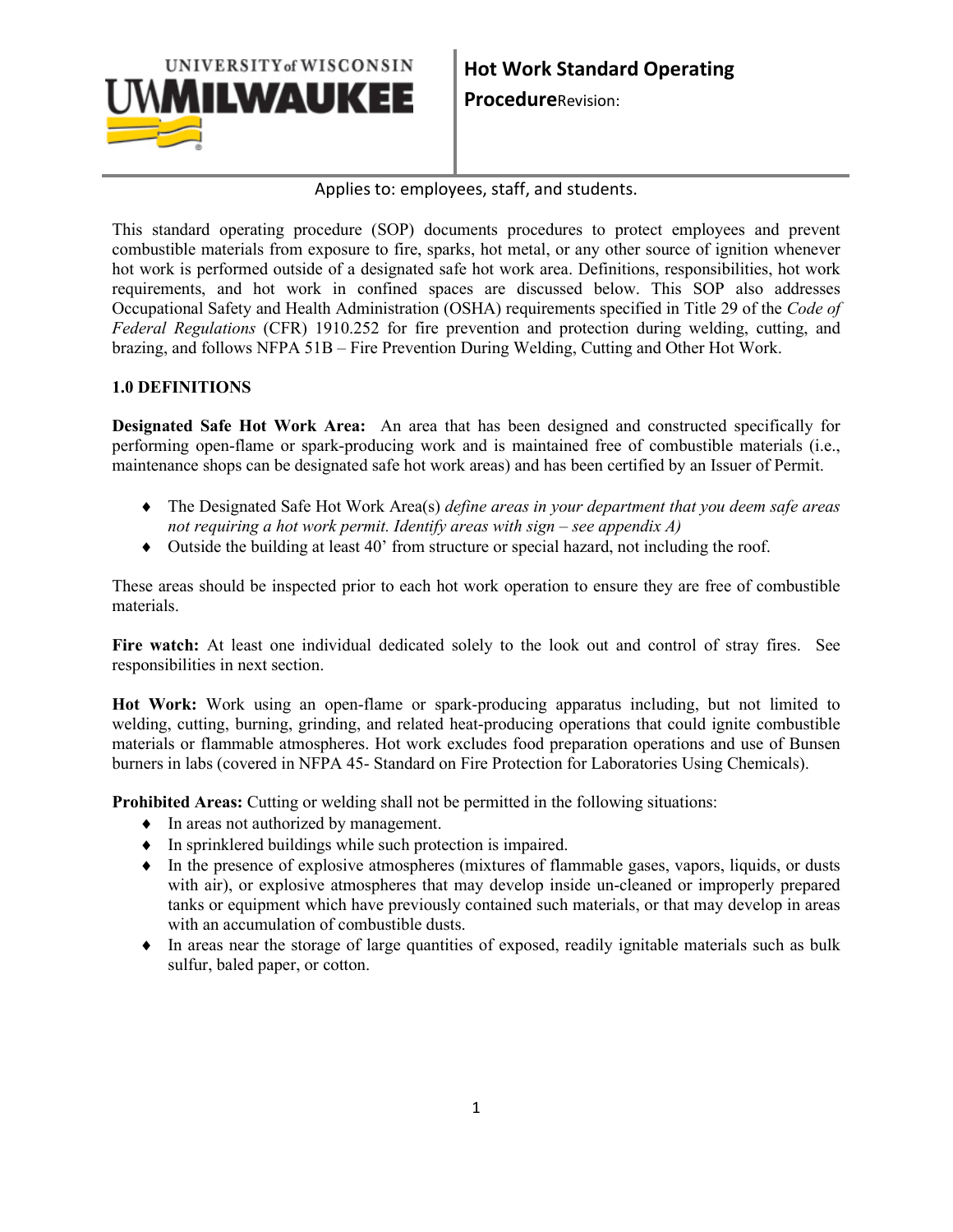#### **2.0 RESPONSIBILITIES**

#### **University Safety & Assurances** (US&A)

US&A is responsible for the umbrella Program consisting of the UWM Hot Work SOP Template, providing initial Hot Work training and annual fire extinguisher training, professional expertise, and annual program review. US&A may also be called upon, on an emergency basis, to verify permit conditions if a Department Head/Manger and/or Supervisor is unavailable.

#### **Department Heads/Managers**

The Department head is responsible for:

- Creating and maintaining a Hot Work SOP specific to their work environment (s)
- Assuring all new employees receive initial training
- Assuring all employees performing fire watch duties receive annual fire extinguisher training
- Identifying and designating qualified Permit Issuers for their departments

#### **Issuer of Permit**

The issuer of the permit shall be a qualified, designated individual that is trained with regard to the UWM Hot Work Permit program and fire procedures. The issuer shall issue the permit after conducting a site inspection and prior to hot work beginning. The issuer will close the permit after conducting a site inspection 30 minutes after completion of the hot work. Designated personnel shall have the adequate skills to manage the program in their areas. The following personnel may be designated an issuer of a permit (areas listed in parentheses):

- ♦ Department personnel (laboratories, shops, studios, or other academic units)
- ♦ Facility Services (work being performed on UWM facilities or grounds by Facility Services personnel or contractors)
- ♦ UWM Housing Facilities Assistant Director, B&G Superintendent or B&G Supervisor (work being performed in the UWM Housing buildings)

#### **Supervisor**

Supervisors and/or their designees are responsible for:

- ♦ Ensuring that employees performing hot work are trained on this SOP and hot work requirements, operation of the hot work equipment, and fire safety and emergency procedures.
- ♦ Ensuring that contractor personnel meet requirements detailed in this SOP if performing hot work.
- ♦ Ensuring that a hot work permit is obtained from an Issuer of Permit (see above).

Hot work shall not begin until the supervisor can ensure and document the following:

- ♦ People and combustible materials will not be exposed to fire, sparks, or any other source of ignition.
- ♦ Emergency response procedures are in place.
- $\bullet$  The work area is safe.

#### **Fire Watch**

The fire watch shall:

- ♦ Attend all hot work performed in circumstances where a fire might develop (see below)
- ♦ Ensure that the appropriate extinguishing equipment is readily available and be trained in its use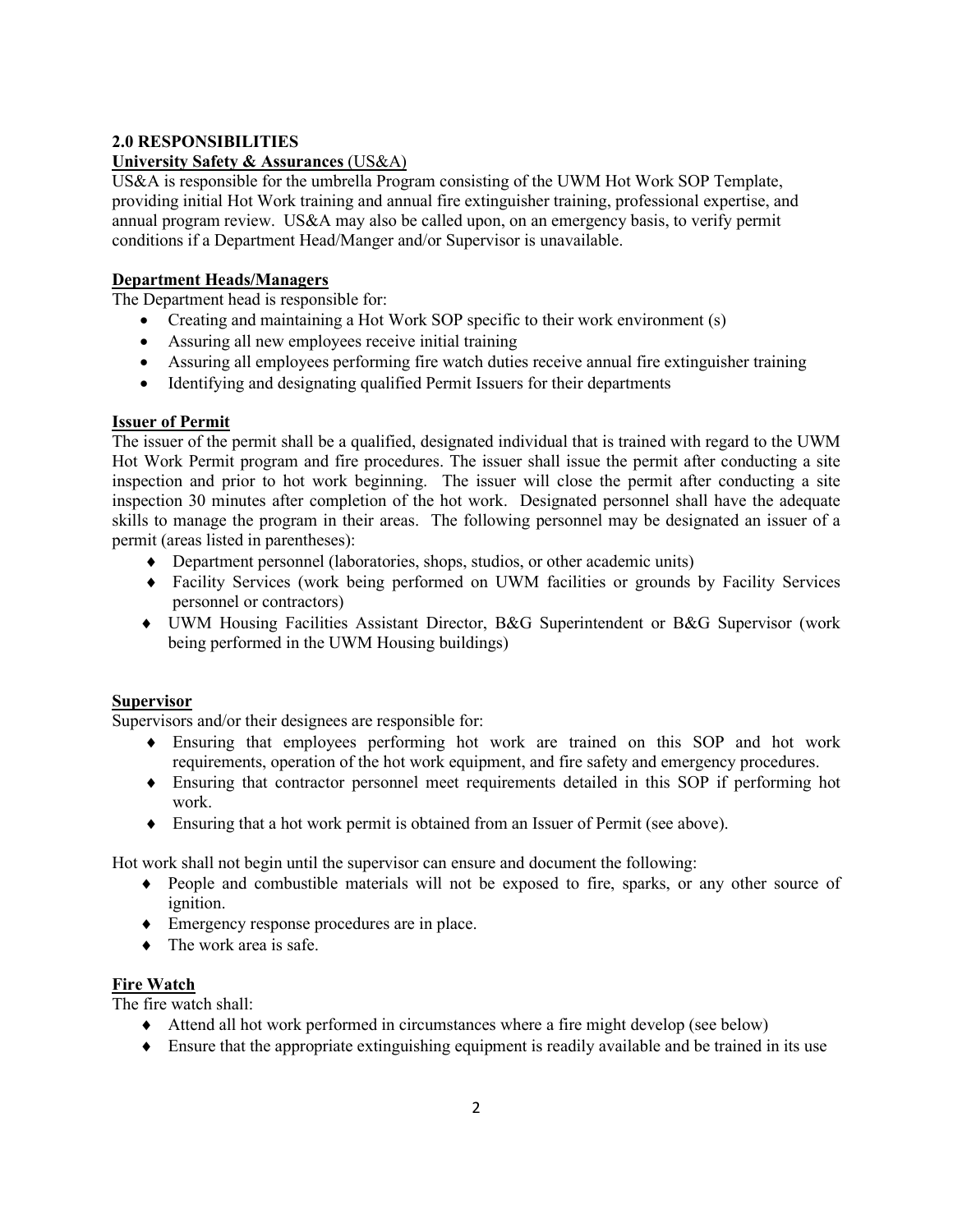- o The type of hot work procedures performed shall determine the equipment required. At a minimum, an ABC extinguisher shall be provided. US&A can be consulted for assistance with fire extinguisher selection.
- $\circ$  Personnel should know the capacity of the fire extinguishing equipment available and not try to extinguish a fire beyond the equipment's capacity.
- ♦ Be trained on emergency fire procedures in the event of a fire
	- o In the event of a fire, the fire watch shall sound the fire alarm.
		- o See fire procedures at: <http://uwm.edu/safety-health/fire/>
	- o US&A can be consulted for assistance with fire procedures and extinguisher training.
- ♦ Remain in a location that allows immediate communication with the individual(s) performing hot work (operator)
- ♦ Order that all hot work cease should a fire be discovered
- ♦ Remain in the work area a minimum of 30 minutes after the work is completed to ensure the risk of fire from hot work has passed
- ♦ Contact the issuer of the permit to close out the hot work permit

#### **Circumstances where a fire might develop are when one or more of the following exist:**

- ♦ An appreciable amount of combustible material that can be easily ignited (including material such as the building structure or other materials) is within 35 feet of the hot work area
- ♦ Wall or floor openings within a 35-foot-radius of the hot work area that expose combustible materials in adjacent areas. Openings include concealed spaces in walls or floors.
- ♦ Combustible materials likely to be ignited by conduction or radiation near the other side of hot work areas near the metal partitions, walls, ceilings, or roofs

#### **Operator**

The hot work operator shall:

- ♦ Be qualified and trained to properly operate the hot work equipment
- ♦ Perform hot work ONLY after a hot work permit has been obtained or after inspecting a designated safe hot work area for combustible materials and removing them.
- ♦ Cease all hot work
	- o If the above circumstances are present or arise during operation where a fire might develop.
	- o Should a fire occur.
	- o Upon notification from the fire watch to cease operation.
- ♦ Be trained on emergency fire procedures in the event of a fire
	- o In the event of a fire, the operator shall sound the fire alarm.<br>  $\frac{1}{2}$  See fire procedures at: http://uwm.edu/safety-health/fire
		- See fire procedures at: <http://uwm.edu/safety-health/fire/>
	- o US&A can be consulted for assistance with fire procedures and extinguisher training.

#### **Contractors**

Contractors may use their own hot work permit procedures if they meet or exceed the requirements of the UWM hot work program. Contractors are to maintain any fire watch duties during the project.

#### **3.0 HOT WORK REQUIREMENTS**

The following minimum requirements apply at locations where hot work will be performed:

♦ A hot work permit shall be completed to authorize hot work performed outside of designated safe hot work areas. Hot work may not begin until a permit has been obtained. The UWM Hot Work Permit is suitable for most hot work. (see appendix B)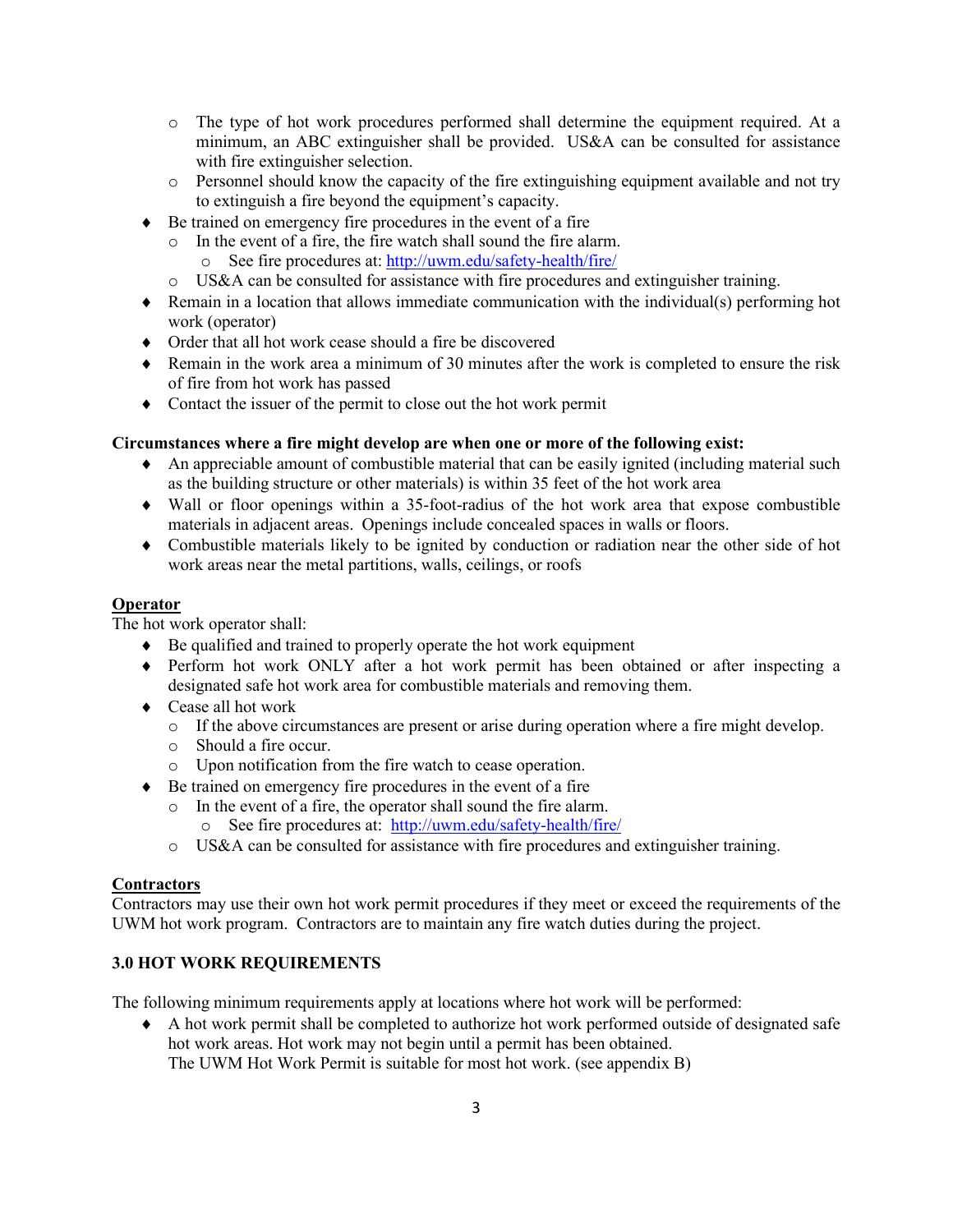- ♦ Combustible materials, including ordinary combustible solids (wood, paper, cardboard, insulation, trash, etc.), and flammable and combustible liquids should be relocated at least 35 feet from the hot work area. If relocation is impractical, combustibles shall be protected with flameproof covers or shielded with metal or flameproof curtains.
- ♦ Measures should be taken so as to not inadvertently set off the fire alarm system.
	- o Methods to prevent accidental tripping of the system shall be verified with or conducted by Facility Services (229-4742).
	- o UWM Police (229-4627) and affected departments shall be notified of fire alarms being disabled.
	- o Contact Facility Services to place alarms back into service after hot work is completed. Notify UWM Police and departments of status.
- ♦ Lower areas should be roped off when hot work is performed overhead. Warning signs must then be posted to prevent combustible materials and personnel from entering the lower areas.
- ♦ Barriers should be placed around and under hot work areas to confine sparks unless this action is physically impossible.
- ♦ Open drains leading to underground systems that may contain flammable or combustible materials should be protected by the following:
	- $\circ$  The atmosphere should be tested for flammable vapors before a permit is issued and  $\circ$  The open drain should be covered with a fire blanket or similar protective shield to
	- The open drain should be covered with a fire blanket or similar protective shield to prevent the entry of sparks, even if a safe atmosphere currently exists.

#### **4.0 HOT WORK IN CONFINED SPACES**

When performing hot work in confined spaces, employees shall comply with a Confined Space Entry Program. In addition, employees shall do the following:

- ♦ Keep all gas cylinders and welding machines outside of confined spaces (this may not apply to heating/chilling tunnel activities if gas hoses cannot reach the work area).
- ♦ Positively isolate the gas supply outside the confined space when torches are not in use for a substantial period of time (such as during a lunch break); when practical, employees shall also remove torches and hoses from confined spaces.
- ♦ De-energize electrode holders by electrically disconnecting the power supply when arc welding is to be suspended for an appreciable amount of time or the welder has occasion to leave work.
- ♦ Use insulating mats or similar insulating equipment to protect welders using alternating current equipment over 50 volts from electrical contact with conductive materials.
- ♦ Ensure that available ventilation in the confined space meets the ventilation requirements set forth in 29 CFR 1910.252(c) (Welding, Cutting, and Brazing- General Requirements).
- ♦ Monitoring shall be performed in the confined space area before and during hot work.
	- o The permit issuer should specify on the hot work permit the concentrations of vapors and gases in areas, as applicable.
	- o Hot work should not be performed if the concentration of flammable gases or vapors exceeds 10 percent of the LEL.
	- o If flammable vapors or gases are present, but their levels do not exceed 10 percent of the lower explosive limit (LEL), hot work should not be started until the person approving the permit:
		- Knows the source of the flammable gases or vapors, and
		- Determines that their concentration will not increase while the hot work is in progress.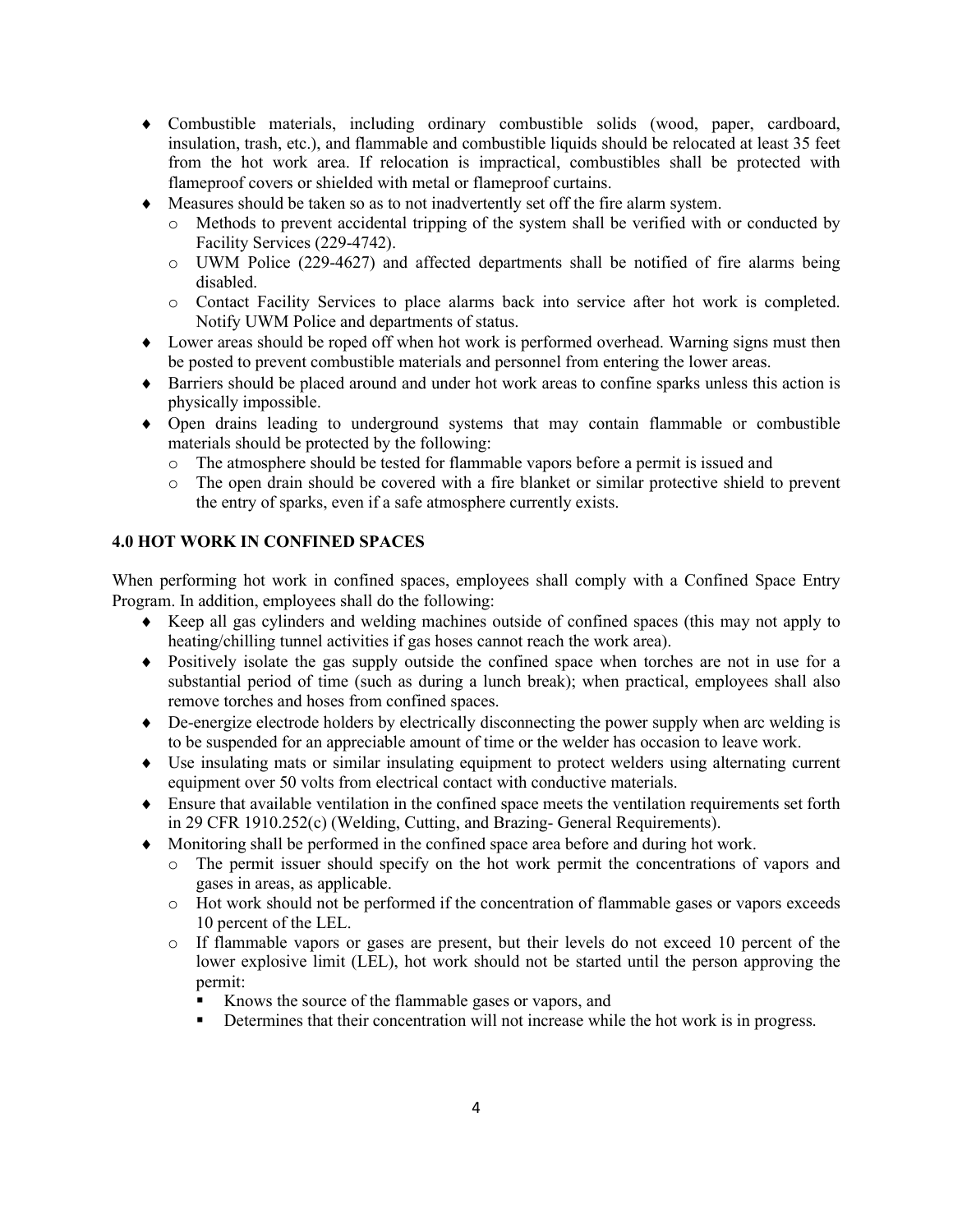#### **5.0 RECORDKEEPING**

#### **Hot Work Permits**

All hot work permits shall be returned to University Safety & Assurances for their record retention. Records of hot work permits shall be maintained for one calendar year. Hot work permits on file should be reviewed for program improvement or modification purposes prior to disposal.

#### **Training**

Training that shall be conducted in conjunction with this Hot Work Permit Program includes:

- ♦ The provisions of this Hot Work Permit Program
- $\triangle$  Fire safety and extinguisher use
- ♦ Training for the type of hot work equipment in use
- ♦ Confined space entry, if applicable

Copies of records of all program-related training should be maintained in the department personnel files. Copies of training records should be sent to University Safety & Assurances.

#### **Revision Record:**

| Date | ∠omment | Reviewer/Editor |
|------|---------|-----------------|
|      |         |                 |
|      |         |                 |
|      |         |                 |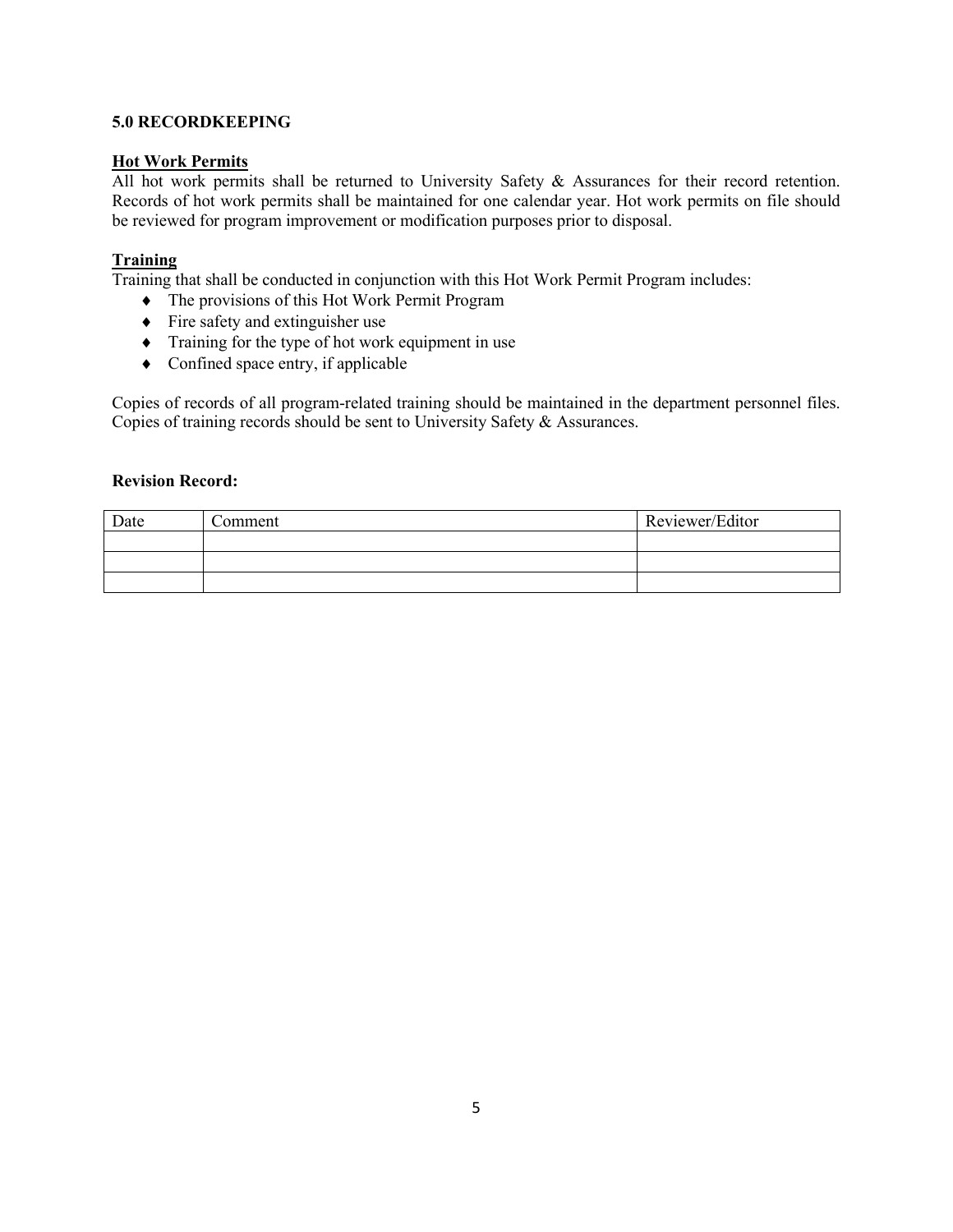

# **DESIGNATED HOT WORK AREA**

## **INSPECT THE AREA BEFORE EACH USE FOR COMBUSTIBLE OR FLAMMABLE MATERIALS AND REMOVE**

Appendix A